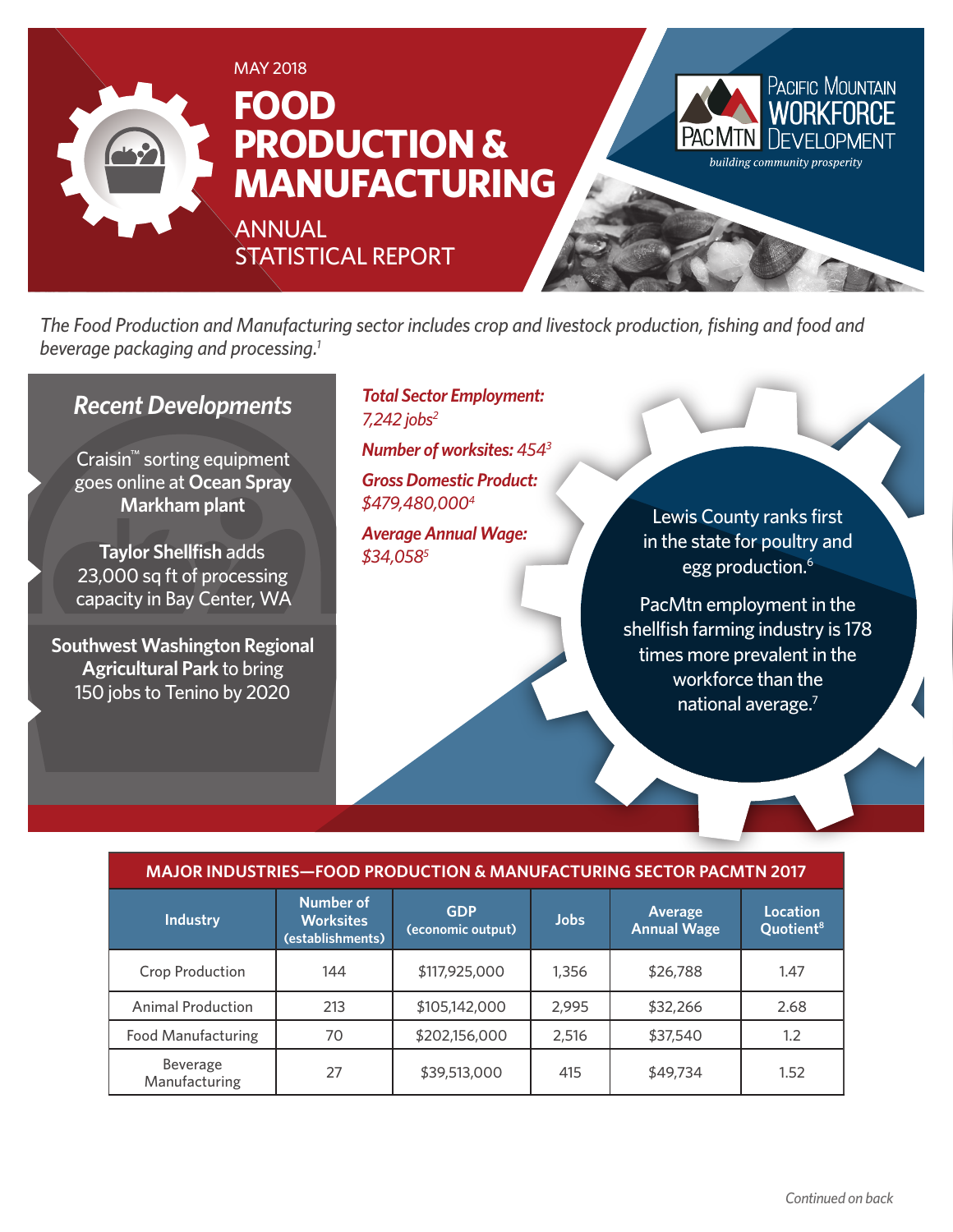



### **INDUSTRY TRENDS**

*Data analysis done in 2017 shows some interesting trends in this sector, please see the tables below for a data snapshot of industries within the Food Production & Manufacturing sector.*

| <b>SEAFOOD HARVESTING,</b><br><b>FARMING &amp; PROCESSING<sup>9</sup></b> |               |       |  |  |
|---------------------------------------------------------------------------|---------------|-------|--|--|
| Year                                                                      | <b>GDP</b>    | Jobs  |  |  |
| 2015                                                                      | \$186,871,000 | 2,454 |  |  |
| 2016                                                                      | \$188,676,000 | 2,501 |  |  |
| 2017                                                                      | Not Available | 2,577 |  |  |

*The seafood industry is a major employer in every PacMtn county except Lewis, with Pacific leading the way with 986 seafood-related jobs in 2017. Finfish and shellfish production have shown strong growth, but the largest segment is canning and processing, which accounts for about half of PacMtn's seafood employment.*

| DAIRY CATTLE & MILK PRODUCTION |               |             |  |
|--------------------------------|---------------|-------------|--|
| Year                           | <b>GDP</b>    | <b>Jobs</b> |  |
| 2015                           | \$14,949,000  | 232         |  |
| 2016                           | \$15,370,000  | 239         |  |
| 2017                           | Not Available | 258         |  |

*46% of the dairies in the PacMtn region are located in Lewis county, supporting 115 jobs in that county alone.*

| <b>FRUIT &amp; VEGETABLE PRESERVING &amp;</b><br><b>SPECIALTY FOOD MANUFACTURING</b> |               |      |  |
|--------------------------------------------------------------------------------------|---------------|------|--|
| Year                                                                                 | <b>GDP</b>    | Jobs |  |
| 2015                                                                                 | \$53,259,000  | 571  |  |
| 2016                                                                                 | \$60,075,000  | 615  |  |
| 2017                                                                                 | Not Available | 616  |  |

*The bulk of PacMtn's fruit and vegetable packaging employment is in Lewis County, but there has been growth elsewhere. One example is an uptick in the dehydrated fruit industry in Mason County where 44 new jobs were added to a workforce of 112, thanks mostly to increased production at the Stretch Island Fruit Company in Allyn, WA.*

| <b>INDOOR FOOD CROPS<sup>10</sup></b> |               |             |  |  |
|---------------------------------------|---------------|-------------|--|--|
| Year                                  | <b>GDP</b>    | <b>Jobs</b> |  |  |
| 2015                                  | \$31,051,000  | 596         |  |  |
| 2016                                  | \$54,111,000  | 1,045       |  |  |
| 2017                                  | Not Available | 1,108       |  |  |

*Indoor food crop production added 512 jobs to PacMtn's economy in just two years. While much of that gain was in mushroom farming (226 new jobs), there were also big job gains in other indoor food crops, such as rhubarb and bean sprouts.*

*Total Sector Employment: 142,373 jobs*

*Gross Domestic Product: \$10.2 billion*

*Average Annual Wage: \$35,909*



*Learn more at www.pacmtn.org Grays Harbor, Lewis, Mason, Pacific, Thurston Counties*

*WorkSource Washington and PacMtn are equal oportunity employers/programs. Auxiliary aids and services are available upon request to individuals with disabilities. WA Relay 711*